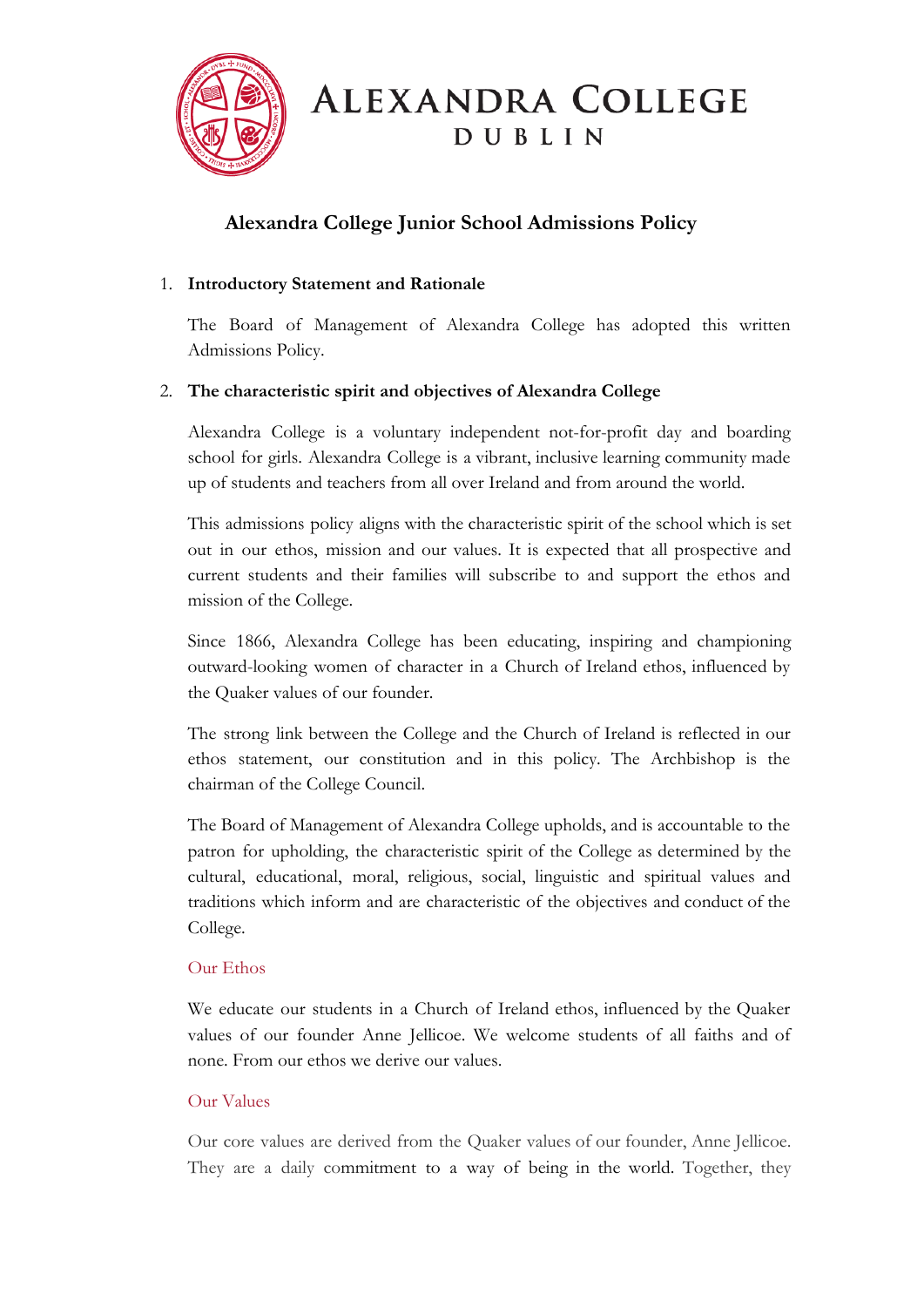provide a framework to help us to think clearly, behave positively, reach sound decisions, be well, and contribute to the development and wellness of others.

#### Our Mission:

Alexandra College aims to provide education in an environment which promotes a Church of Ireland ethos influenced by the Quaker values of our founder.

We are committed to creating and maintaining an inclusive learning environment in which every girl is enabled to know her worth, see the worth of others, and to live each school day well, for her good and for the common good.

It is our hope that every student leaves this College equipped to continue her lifelong learning process joyfully, to carve her own path, to make and sustain relationships, and to make her particular positive contribution to society.

Achievement of our mission requires the full support, engagement and day to day commitment of the whole school community.

#### **3. Purpose of the Policy**

The purpose of this policy is to set out clearly the characteristic spirit, ethos, objectives, the admissions policy and procedures of the College.

The policy ensures that the College serves any student from the Church of Ireland and wider Protestant community who is seeking admission to a school that provides education consistent with that faith, while also creating an inclusive, welcoming and vibrant learning community to girls of all faiths and none.

The College supports the principles of inclusiveness, equality of access and participation in the school and parental choice, and takes into account the rights of the Patron, as set out in the Education Act as well as the funding and resources available to the College.

#### **4. Scope of the Policy**

This policy applies to Alexandra College Junior School only.

#### **5. Admission Statement**

The College shall admit each student seeking admission to the Junior School other than where the school is oversubscribed or in the circumstances set out in section 12 below.

The College does not discriminate in its admissions policy or procedures or in the implementation of those policies and procedures on any grounds. In particular, and by reference to section 3 of the Equal Status Act 2000, Alexandra College will not discriminate in admission of a student to the College on the grounds of the gender, civil status, family status, sexual orientation, religion, race, disability,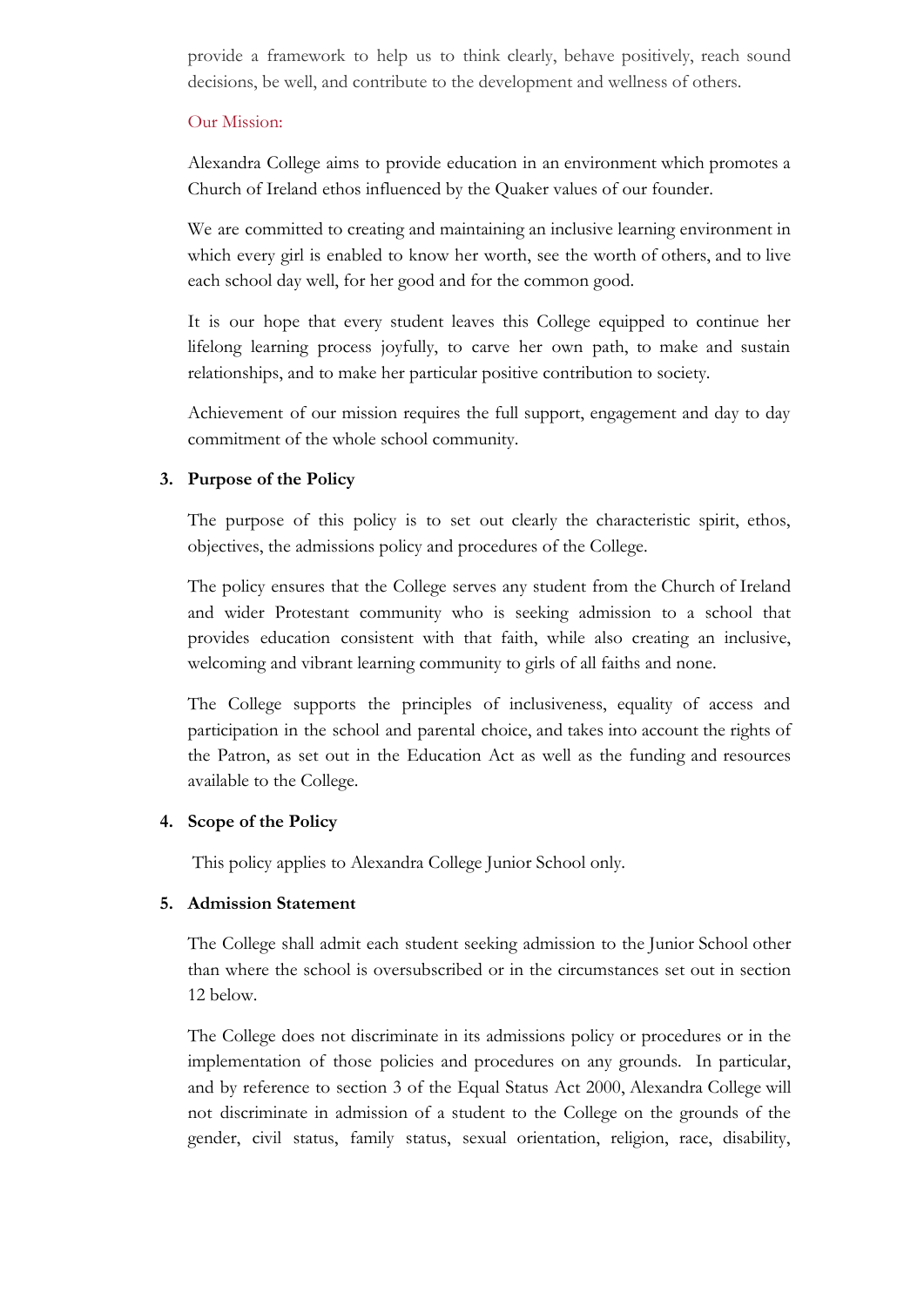membership of the Traveller community or special educational needs of the student or the applicant in respect of the student concerned.

Alexandra College is a school for girls. The College does not discriminate where it refuses to admit as a student a person who is not of that gender.

Alexandra College aims to provide education in an environment which promotes a Church Of Ireland ethos and Quaker values and with particular reference to Section 7 of the Equal Status Act, does not discriminate where it admits as a student a person who is a member of or is raised by a parent who is a member of the Church of Ireland or of a church which is a full ecumenical partner of the Church of Ireland or of a recognised reformed tradition within the Christian Church in preference to others.

#### **6. Boarding and Day School**

Alexandra College is a boarding and day school. Boarding is offered from 10 years of age. In accordance with Section 6(e) of the Education Act 1998 and to ensure effective use of resources, it is the policy of the College to fill all boarding places before filling day places.

Applications which do not indicate a genuine requirement for boarding will be disregarded. A genuine requirement for boarding would be demonstrated by residence an appropriate distance from the college, overseas residence or specific demonstrable domestic circumstances. The College may interview applicants and their parents/guardians to assess suitability of boarding school for the student and whether there is a genuine requirement for boarding.

Any offer of admissions to a boarding place in the College is conditional on the student's parent undertaking that a boarding place rather than a day place is required.

A student who enrols as a boarding student, is not guaranteed a place as a day student in subsequent years. Available day places will be allocated each year in accordance with the priority criteria set out at section 10 below.

### **7. Capacity and resources**

Alexandra College is a fee-paying school and the finances of the school are provided by fees and by contributions from the school community.

The Board of Management operates a development programme to maintain, improve and develop facilities on the campus. All incoming and existing parents are invited to participate in the development programme.

The College has limited capacity, funding and resources. To ensure that the College can provide a holistic education to each student in line with the College's educational philosophy, and mindful of its obligations in terms of the health and safety of students, the College will not admit more students than its current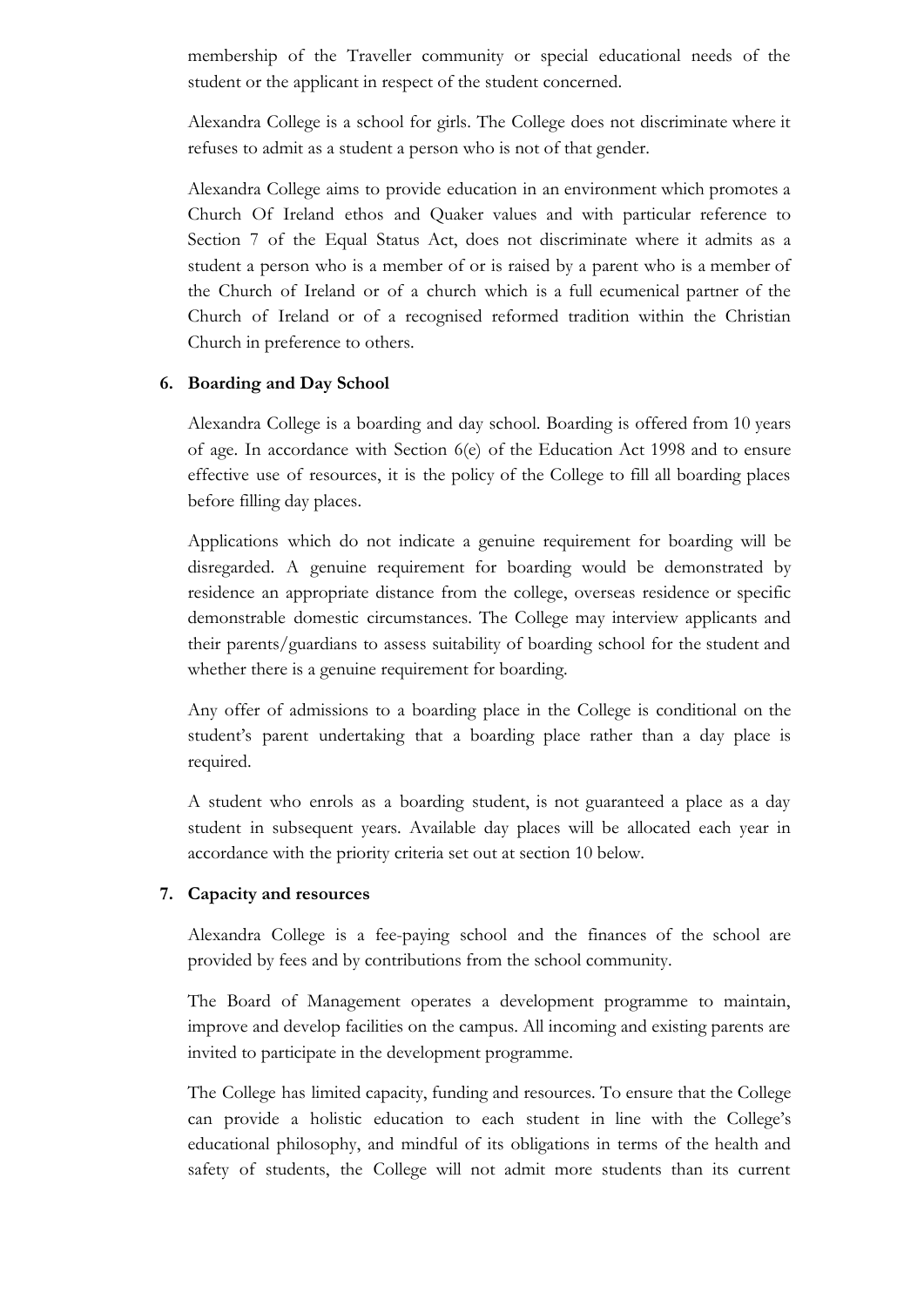capacity and resources can facilitate. The board will take this into account in deciding how many places will be made available by the College in each intake group.

### **8. Application for Admissions Procedure for entry to KG Lower**

- 1. An Application for Admission Form together with the College Mission and Ethos Statement, this Admissions Policy and the Junior School policies is available on the school website. These policies may assist parents in deciding whether to apply to the College. Acceptance of an offer of admission in Alexandra College implies acceptance of and support for those statements and policies.
- 2. The Application for Admission Form is only complete when the terms and conditions have been accepted and the application fee paid.
- 3. Applications will be considered only when all relevant information has been provided and parents have accepted the ethos statement of the College.

### **9. Admission Criteria**

- a. If the College is oversubscribed, that is if the number of places available admission will be in accordance with and in order of the priority criteria set out at section 10 below.
- b. The priority criteria are used to allocate places in a fair and transparent manner and so as to reflect the tradition, role and characteristic spirit of the College.
- c. All decisions on applications for admission to Alexandra College will be based on:
	- i. This Admissions Policy
	- ii. The information provided by the applicant in the College's online application form
- d. Decisions relating to applications are made by the Principal in accordance with the priority outlined in section 10 below.
- e. If there are insufficient places available when admissions places are being allocated at a particular priority level, and two or more students tie for a place, random selection will apply in respect of that priority level.

### **10. Priority Criteria**

- a. Applications for boarding places will be considered first in accordance with the priority criteria below.
- b. Day places will be allocated to those students transferring from the Pre School.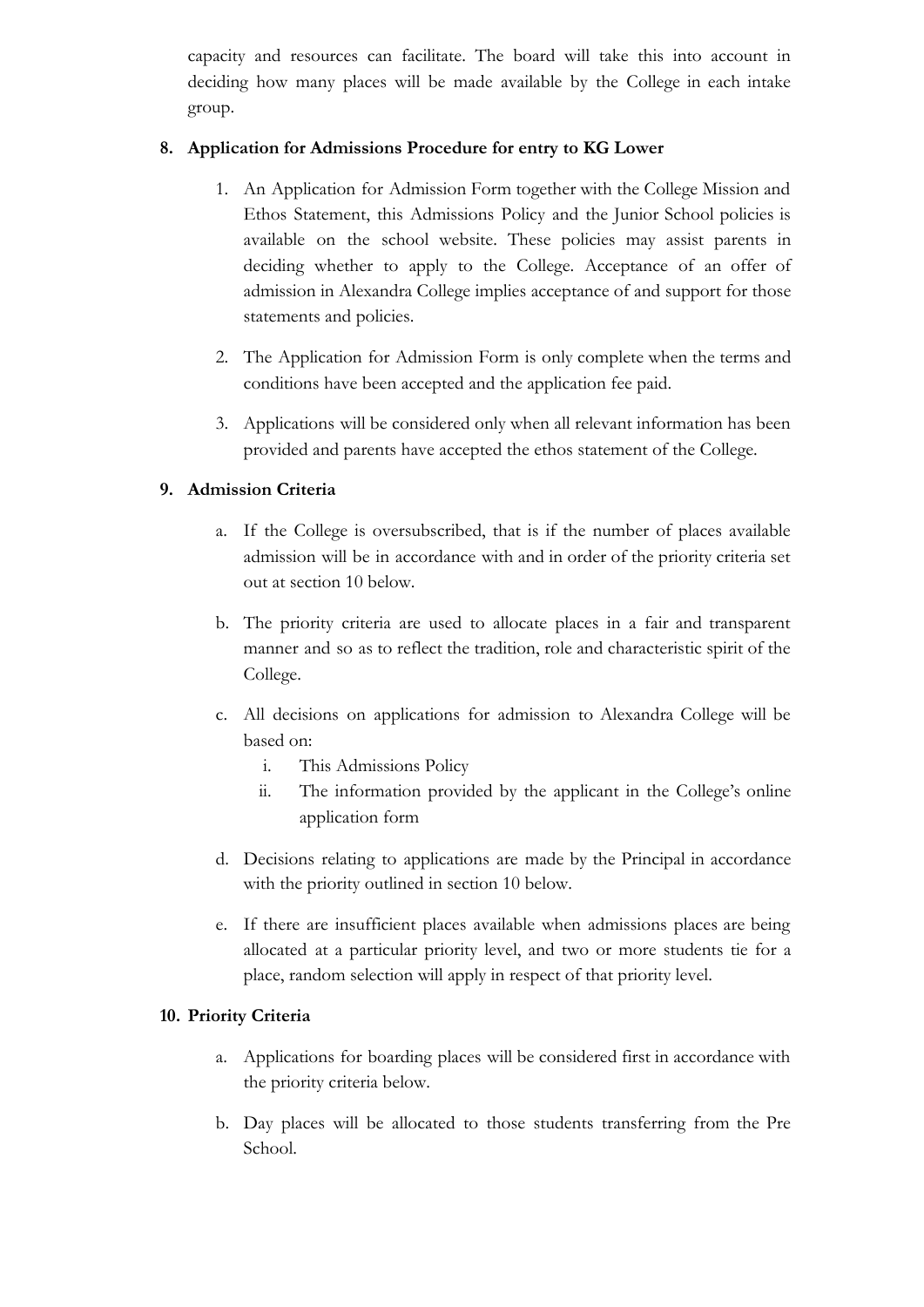- c. Children for whom there is documented evidence of membership of the Church of Ireland, will then be allocated places.<sup>1</sup>
- d. Children for whom there is documented evidence of membership of recognised reformed traditions within the Christian Church will then be allocated places.<sup>2</sup>
- e. Children one of whose parents is a documented member of the Church of Ireland will then be allocated places.
- f. Children one of whose parents is a documented member of a reformed tradition within the Christian Church will then be allocated places
- g. If places remain, priority will then be given in this order to:
	- i. Sisters of existing students,
	- ii. Sisters of past students
	- iii. Daughters and granddaughters of past students
	- iv. Daughters of staff.
- h. If there are remaining places when all priority criteria have been applied, any remaining places will be issued on the basis of first come first served.

#### **11. Notification of Decisions, Offers and Acceptance of Offers**

- a. Offers for places will be communicated in writing to the parents/guardians of those to whom a place has been allocated.
- b. The offer will include a Confirmation of Acceptance Form which must be completed and returned together with a deposit to be received by the indicated date.
- c. In accepting an offer of admissions from Alexandra College, you must indicate:
	- i. if you have accepted an offer for another school or schools. If you have accepted such an offer, you must also provide details of the offer or offers concerned; and
	- ii. if you have applied for and are awaiting confirmation of an offer of from another school or schools, and if so details of the other school or schools concerned.

<sup>1</sup> churches which are full ecumenical partners of the Church of Ireland

<sup>2</sup> member churches of the Irish Council of Churches, Council of Churches for Britain and Ireland or Conference of European Churches i.e Belgian/French/Dutch Reformed Church, Congregational Federation, Lutheran Church, Methodist Church, Moravian Church, Non-Subscribing Presbyterian Church, Old Catholic Church, Orthodox Churches, Presbyterian Church, the Salvation Army and the United Reformed Church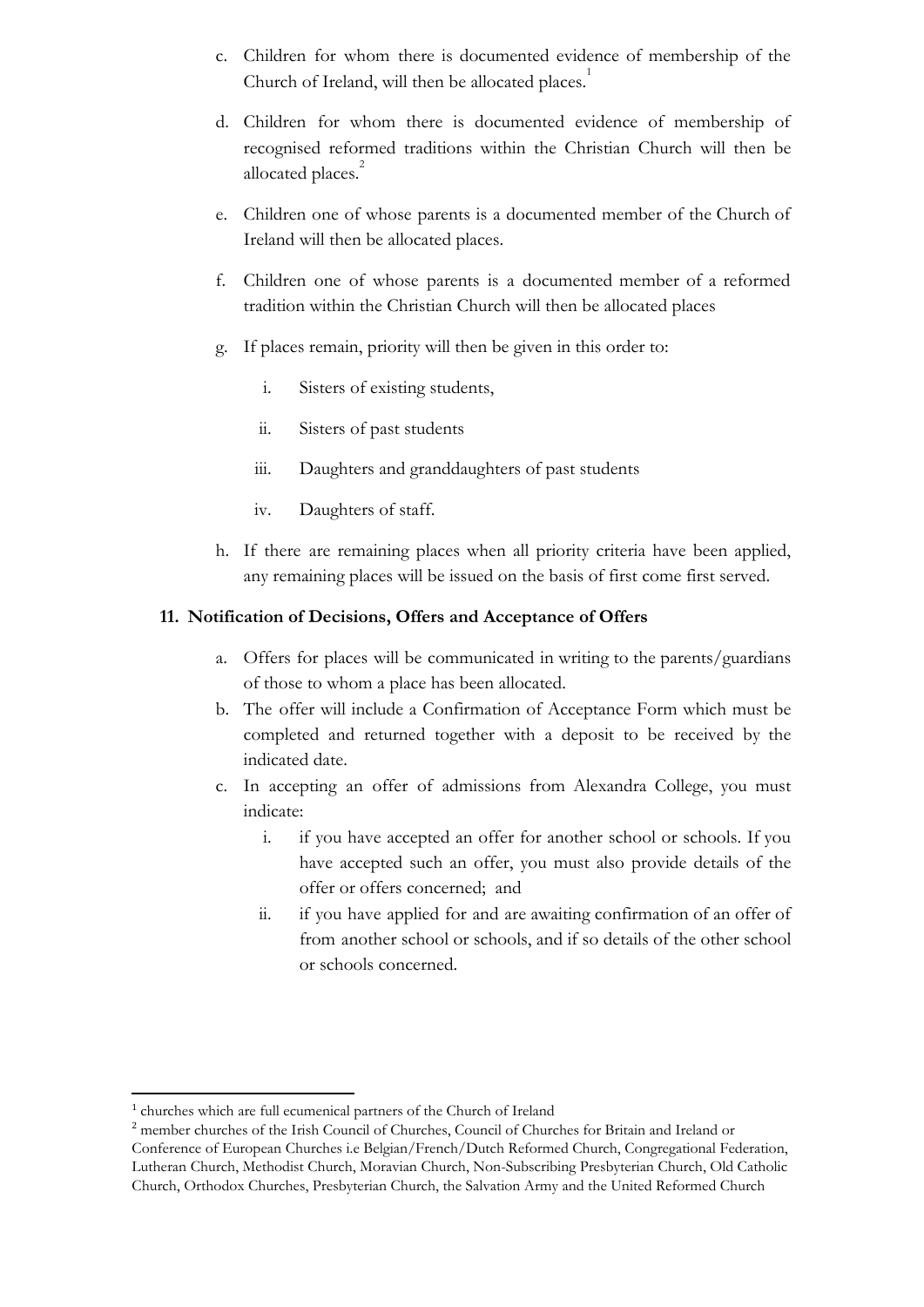#### **12. The College's Right to Refuse or Withdraw an Offer**

Alexandra College may refuse to make an offer if the College is oversubscribed for the relevant year.

Alexandra College may refuse to make an offer or may withdraw its offer of acceptance if:

- 1. The student is not a girl;
- 2. it is established that incorrect or misleading information was provided in the Application for Admission;
- 3. Confirmation of Acceptance of the offer with the required deposit was not received by the College by the date indicated .

#### **13. Waiting List**

If the College is oversubscribed for the relevant year, the College will compile a waiting list of applicants. The list will be valid for the school year in which admission is sought.

Any place subsequently becoming available through non-acceptance, cancellation or withdrawal will be allocated using the above priority criteria listing and within each priority on a first come first served basis.

## **14. Admissions criteria for entry to any year other than KG Lower and during the school year**

Admission into a year other than KG Lower or during the school year may be possible subject to availability of space, acceptance of the Ethos and Mission Statement, timing within the school year programme and curriculum. Available places will be considered and allocated in accordance with the admissions and priority criteria set out at section 10 above.

#### **15. Review of admissions decision**

The admissions process is managed as a devolved function of the College Board of Management. As the Board of Management will not be directly involved in the administration of the allocation process, the Board of Management may review the application of the Admissions Policy. Parents/guardians of applicants may request a review by the Board of Management or by a sub-committee of the Board of Management authorised to do so.

A request for review must be in writing and must set out the grounds of the request.

Following a review, the Board of Management will issue the applicant with a statement that there was no failure or error in making the decision to refuse entry or that there was a failure or error in making the decision to refuse entry and whether or not it had a material effect on the outcome of the application.